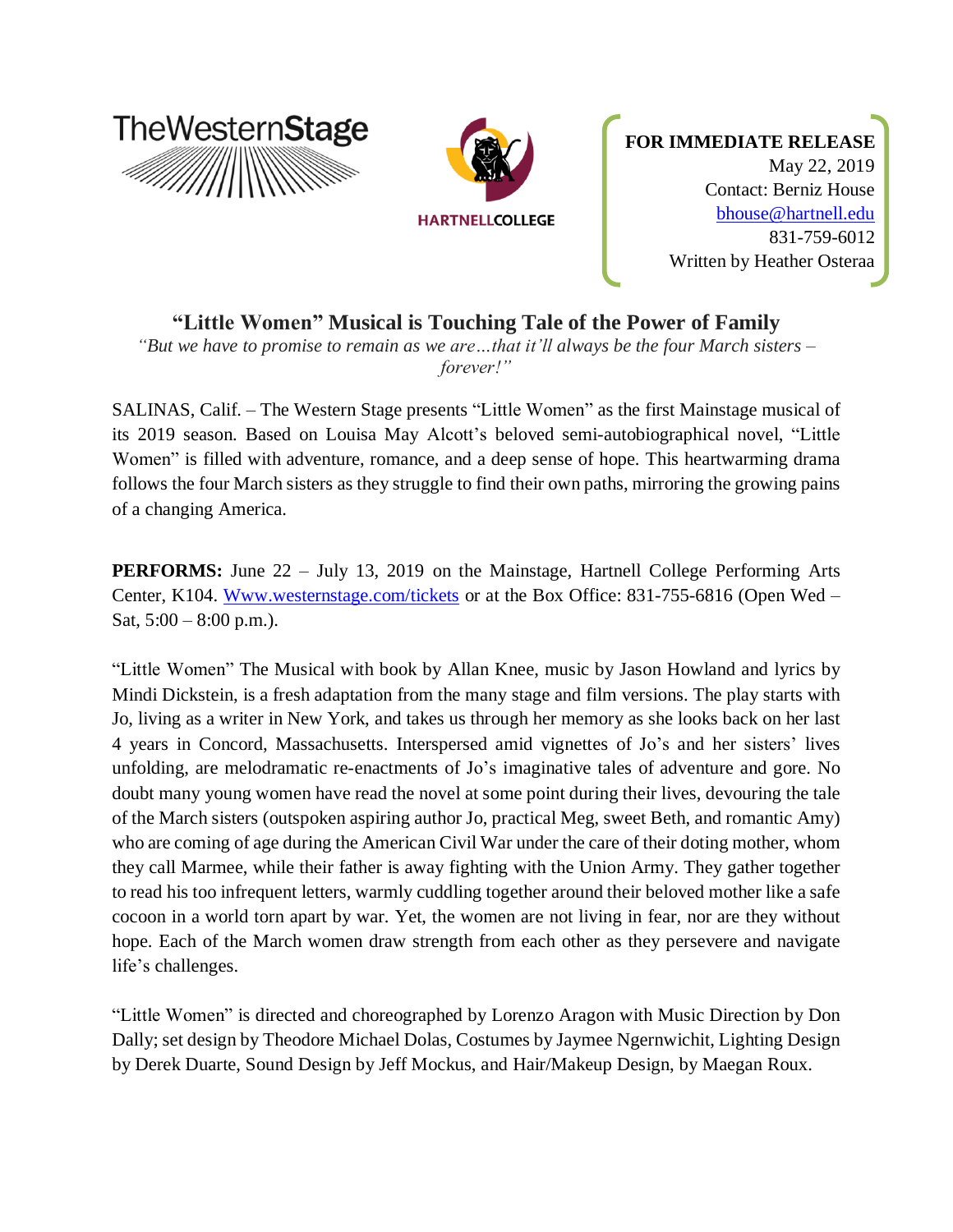**Cast List:** Jo March (**Claire Moorer),** Professor Bhaer (**Kyle Richlin),** Amy March (**Maya Mendoza)** Meg March (**Heather Osteraa),** Beth March (**Katie Wheeler)** Marmee March (**Jaqui Hope)** Mr. Laurence **(David Norum),** Laurie Laurence (**Josh Kaiser),** Aunt March (**Donna Federico),** Mr. John Brooke (**Eric Wishnie).** Ensemble: **Mackenzie Brazier, Celia Madison, Jonathan Perez**

*This event is wheelchair accessible. Individuals requiring sign-language interpreters, real-time captioners, or other accommodations should contact the Box Office at least one week prior to the event: 831-755-6816*

## **DETAILS**

**WHAT:** The Western Stage presents "Little Women" as the first Mainstage musical of its 2019 season. Based on Louisa May Alcott's beloved semi-autobiographical novel, "Little Women" is filled with adventure, romance, and a deep sense of hope. The four March sisters each struggle to find their own path, mirroring the growing pains of a changing America.

**WHEN:** June 22, 23, 28, 29, 30, July 6, 7, 12, 13. Fridays and Saturdays, 7:30 p.m. Sundays at 2:00 p.m.

**WHERE:** Mainstage Theater, K104. Hartnell College Performing Arts Center, Building K, 411 Central Ave., Salinas, CA 93901.

**TICKETS AND INFO:** \$26 general admission, \$24 for seniors and military; and \$12 for children age 5 – 15. Hartnell students are free with student I.D. Other students \$20 with I.D. or \$5 Student Rush (cash only) on day of performance. For single or group tickets and information, go to [westernstage.com](http://www.westernstage.com/) or call 831-755-6816. (Open Wed – Sat, 5:00 – 8:00 p.m.).

**PRESS:** Contact Customer Relations Manager, Berniz House by phone: 831-759-6012 or email: [bhouse@hartnell.edu.](mailto:bhouse@hartnell.edu)

## **ABOUT THE WESTERN STAGE**

Founded in 1974, The Western Stage (TWS) has evolved over the last four decades into one of the most respected community-based theaters on California's Central Coast. TWS is committed to enriching the culture of its community by bringing together professional artists, theatre students, and community members to produce a dynamic season of plays that enhances the lives of both the artist and audience; developing new works that speak to the history and culture of the Salinas Valley; and provide educational opportunities that allow students of all skill levels to explore and develop their unique talents. [www.westernstage.com](http://www.westernstage.com/)

## **HARTNELL COMMUNITY COLLEGE DISTRICT – ESTABLISHED IN 1920**

The Hartnell CCD serves over 17,000 students annually through its main campus in Salinas, the Alisal Campus in East Salinas, the King City Education Center, and various outreach learning centers throughout the Salinas Valley. Hartnell College, a Hispanic Serving Institution, provides